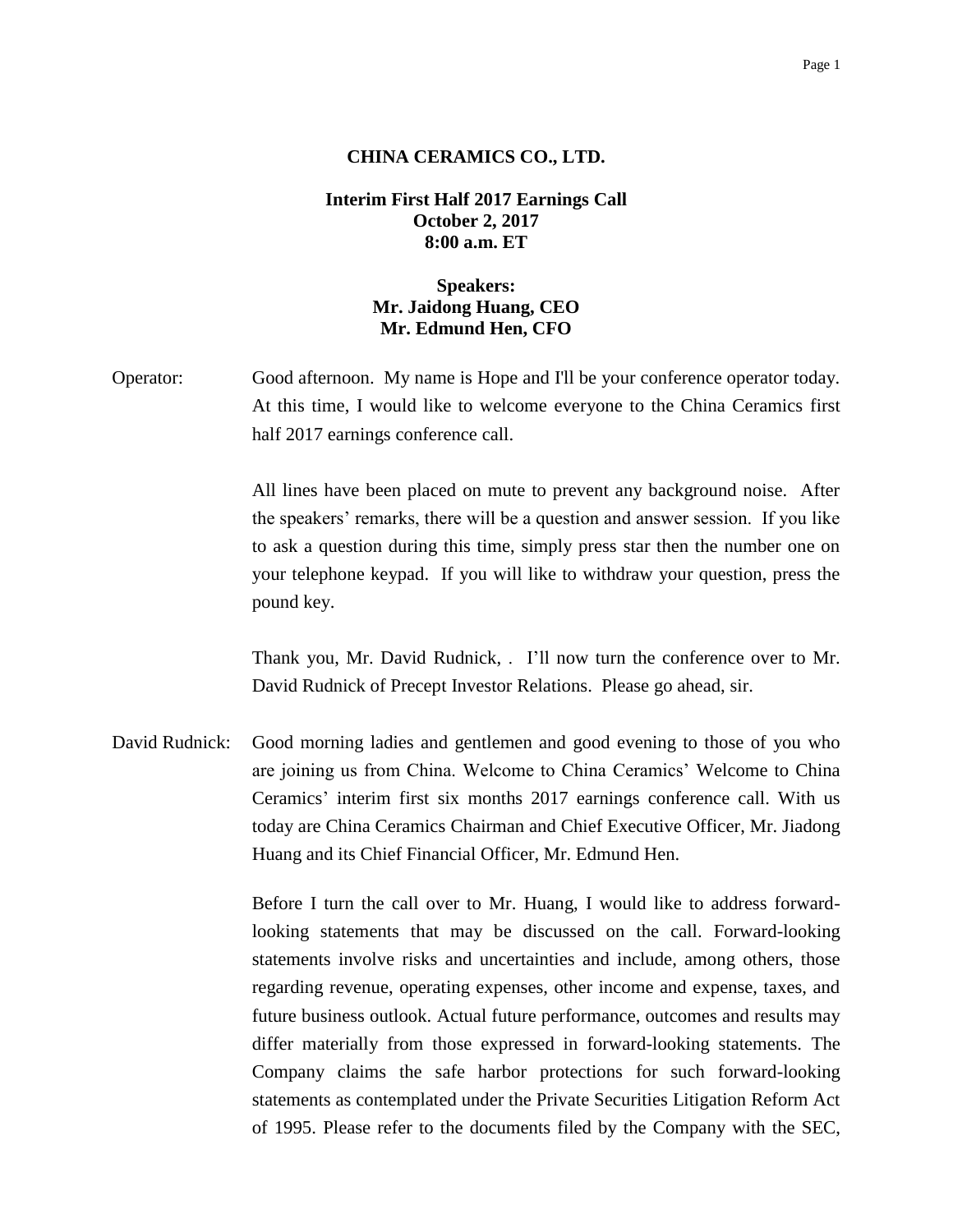specifically the most recent reports on Forms 20-F and 6-K, which identify important risk factors that could cause actual results to differ from those contained in the forward-looking statements. We assume no obligation to update any forward-looking statements or information, which speak as of their respective dates.

And now it's my pleasure to turn the call over to China Ceramics' Chairman and CEO, Mr. Jiadong Huang and China Ceramics' CFO, Mr. Edmund Hen. Weijia Dai will be translating for Mr. Huang. Mr. Huang, you may proceed.

Jiadong Huang: (In Chinese)

Weijia Dai: Thank you, David. On behalf of the company, I would like to welcome everyone to our interim six months 2017 earnings conference call.

- Jiadong Huang: (In Chinese)
- Weijia Dai: For the first half of 2017, we experienced flat top line growth due to challenging market conditions which continued to impact the average selling price of our products. However, our decision to continue the price reduction of our slow moving inventory which we implemented in the fourth quarter of last year has resulted in a substantial 31% period-to-period increase in the sales volume of our ceramic tiles. We believe that our more aggressive pricing has helped to maintain our market share as well as a reasonable utilization of our production capacity given the current operating environment.

Jiadong Huang: (In Chinese)

Weijia Dai: For the second half of 2017, we anticipate a challenging building materials sector that will continue to be price sensitive and more cyclical than usual due to government pressure to ease demand and stem escalating home prices which could have the effect of slowing or curtailing new real estate projects. Further, it is our estimation that real estate overdevelopment in some cities and unsold real estate inventory are yet to be worked through distribution channels. However, in the long-term, we believe that real estate will continue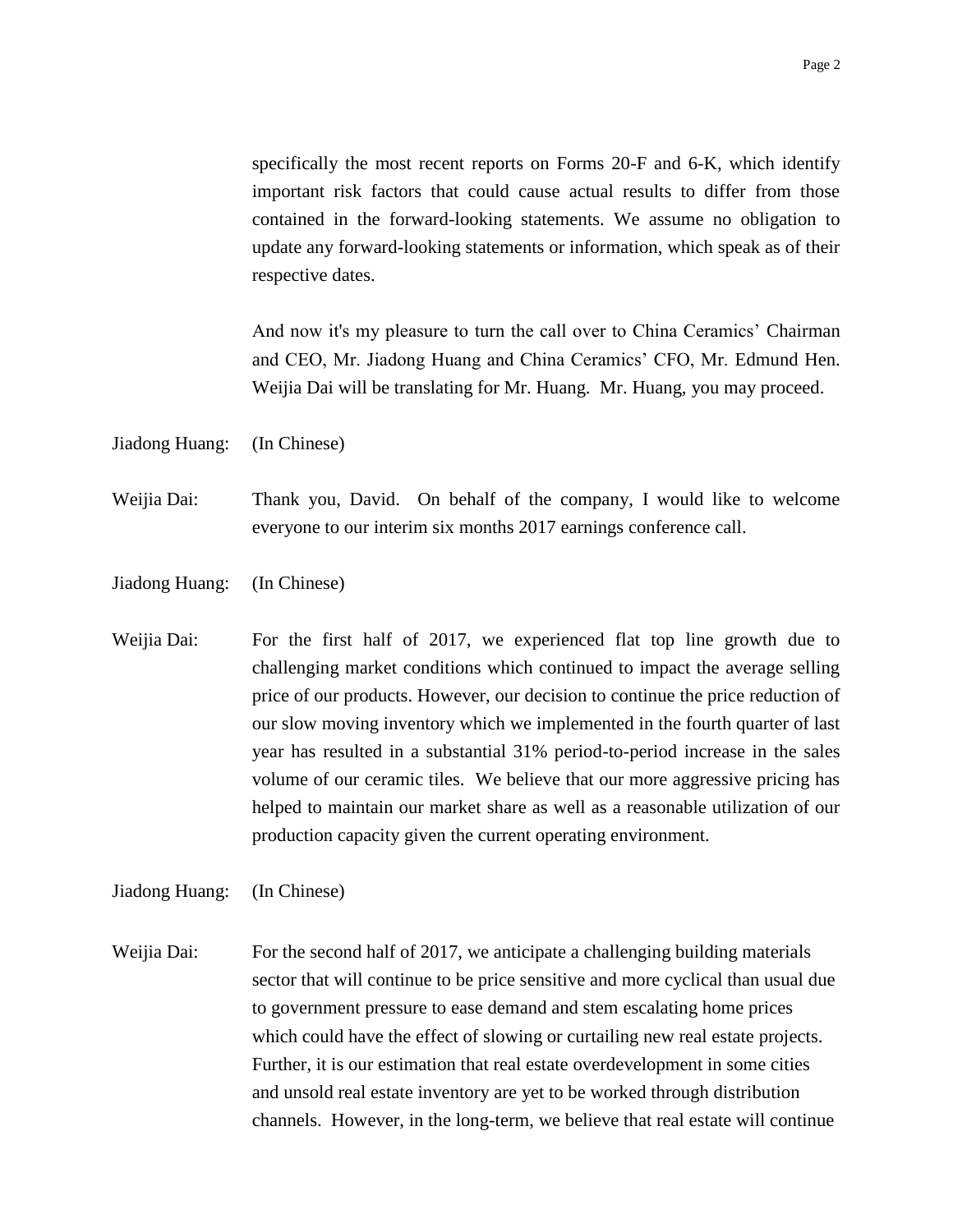to be essential to China's economy as it impacts many vital industrial and financial sectors and is essential for domestic growth. We remain a leading PRC competitor with a well-established value proposition and are renewing our efforts to win new business and regenerate the company with new products and services. We also look to add business as smaller competitors continue to exit our sector due to government mandates to operate with cleaner fuels.

### Jiadong Huang: (In Chinese)

- Weijia Dai: With that, I would like to turn over the call to the Company's Chief Financial Officer, Mr. Edmund Hen, who will discuss the Company's interim six months earnings results in more detail. Thank you!
- Edmund Hen: Thank you Mr. Huang! I will now move on to a more detailed discussion of our financial results for the interim six month period ending June 30, 2017.

Our revenue for the six months ended June 30, 2017 was RMB 336.5 million or US\$ 49.0 million, a decrease of 1.2% from RMB 340.6 million or US\$ 51.9 million for the same period of 2016. The year-over-year decrease in revenue was primarily due to the 24.5% decrease in the average selling price of the Company's ceramic tile products to RMB 24.0 or US\$ 4.50 in the first half of 2017 as compared to RMB 31.8 or US\$ 4.80 for the same period of 2016, substantially offset by the 30.8% increase in sales volume to 14.0 million square meters of ceramic tiles in the first half of 2017 from 10.7 million square meters of ceramic tiles in the first half of 2016.

Gross loss for the six months ended June 30, 2017 was RMB 7.4 million or US\$ 1.1 million as compared to gross profit of RMB 50.2 million or US\$ 7.7 million for the same period of 2016. The gross profit margin was a negative 2.2% for the six months ended June 30, 2017, as compared to a 14.7% profit margin for the same period of 2016. The year-over-year decline in gross profit margin was primarily due to the 24.5% decrease in the average selling price of the Company's ceramic tiles due to our having instituted a 20%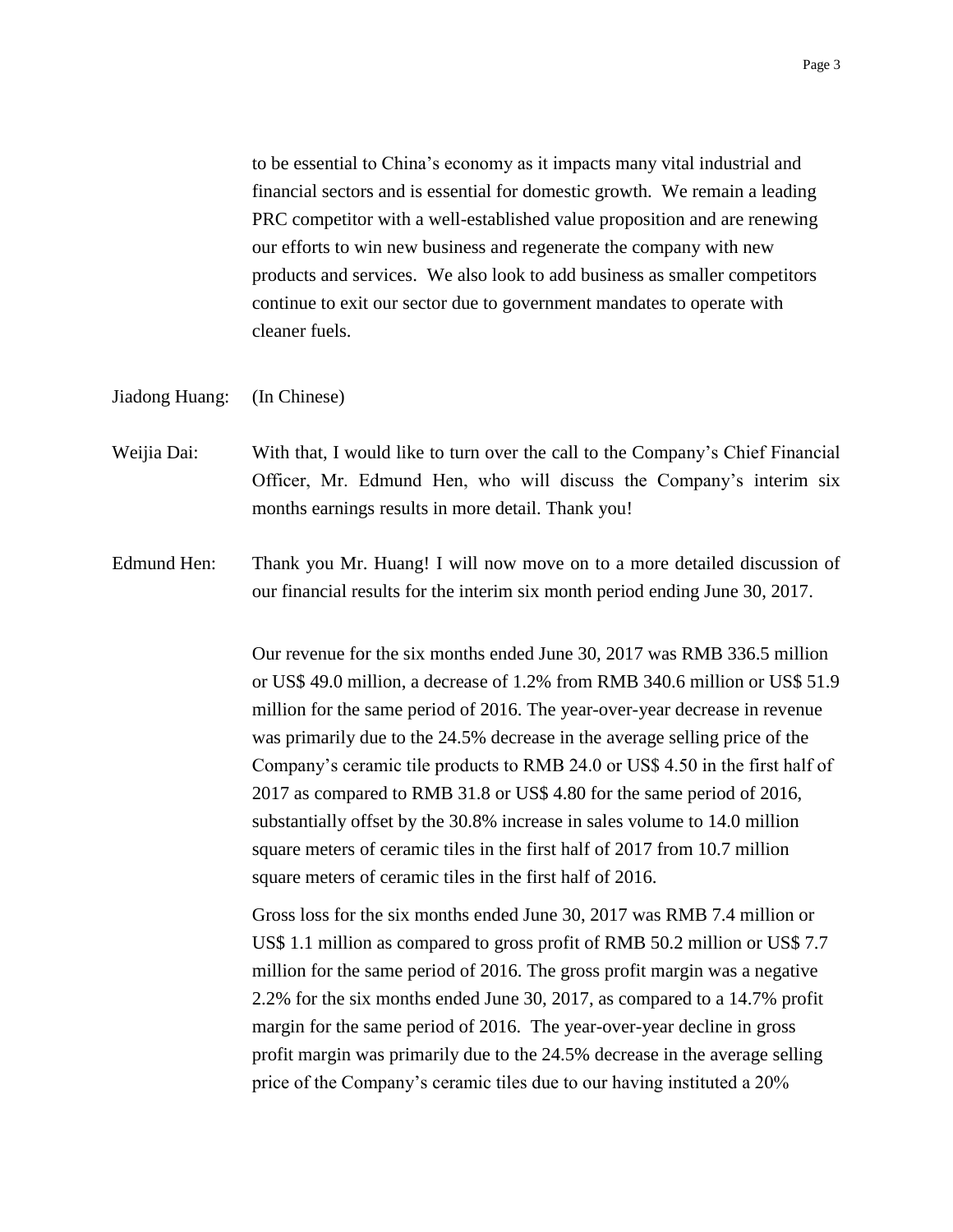reduction in the selling prices of slow moving inventory beginning on October 1, 2016 due to challenging market conditions.

Other income for the six months ended June 30, 2017 was RMB 7.1 million or US \$1.0 million, as compared to RMB 8.2 million or US \$1.3 million for the same period of 2016. For the six months ended June 30, 2017, other income mainly consisted of RMB 7.1 million or US \$1.1 million the Company received by leasing out one of the production lines from its Hengdali facility pursuant to an eight-year lease contract.

Selling and distribution expenses for the six months ended June 30, 2017 were RMB 5.8 million or US \$0.8 million as compared to RMB 7.0 million or US \$1.1 million for the same period of 2016. The year-over-year decrease in selling and distribution expenses was primarily due to an RMB 0.8 million decrease in advertisement expenses, and an RMB 0.5 million decrease in traveling expenses, which was partially offset by an RMB 0.2 million increase in salary expenses.

Administrative expenses for the six months ended June 30, 2017 were RMB 9.0 million or US \$1.3 million as compared to RMB 11.8 million or US \$1.8 million or for the same period of 2016. The year-over-year decrease in administrative expenses was primarily due to a decrease in depreciation expense resulting from the write-down of fixed assets as of December 31, 2016.

The loss from operations before taxes for the six months ended June 30, 2017 was RMB 17.1 million or US\$ 2.5 million as compared to income from operations before taxation of RMB 34.5 million or US\$ 5.3 million for the same period of 2016. The loss from operations before taxation was mainly due to the gross loss incurred for the six months ended June 30, 2017.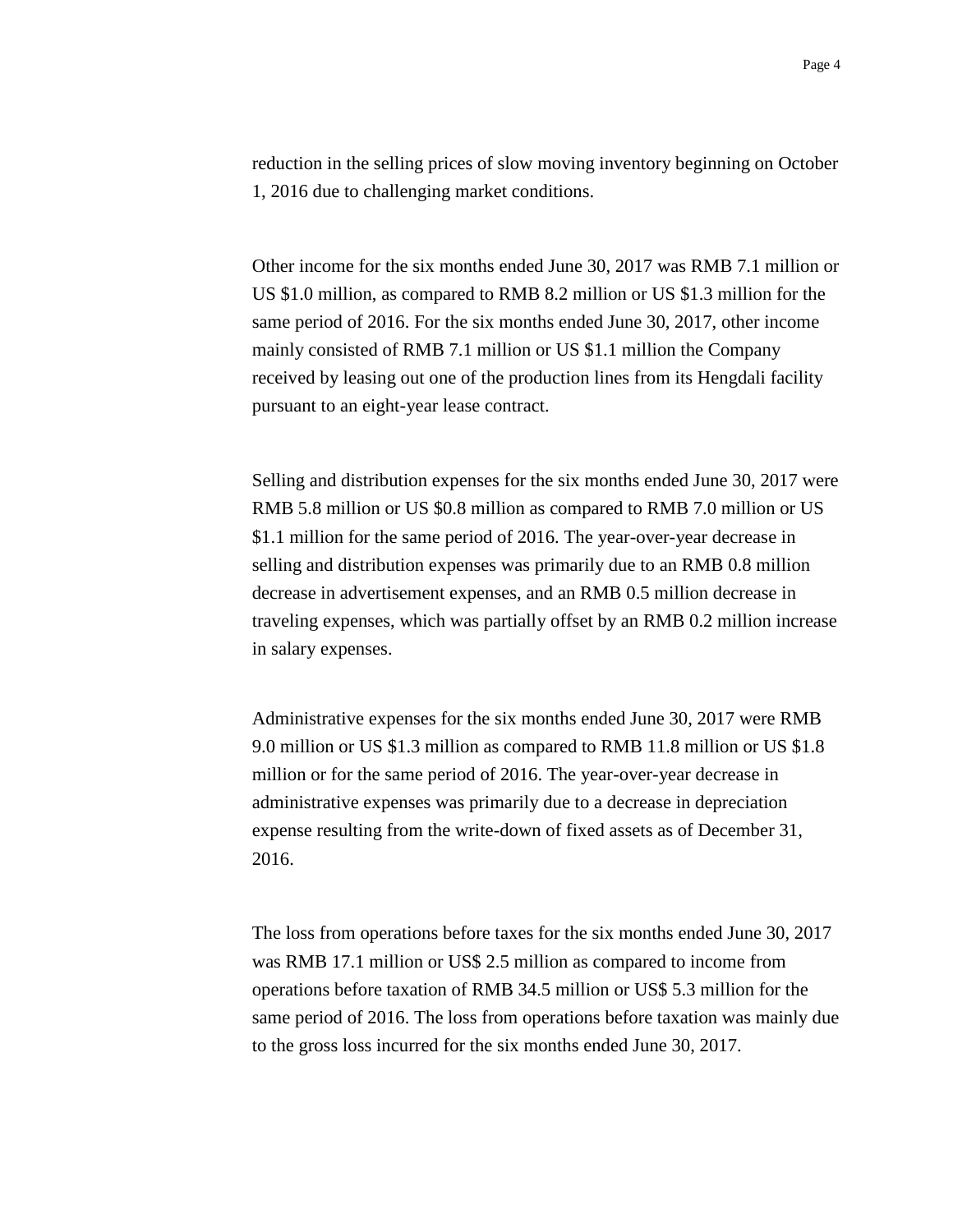Net loss for the six months ended June 30, 2017 was RMB 5.8 million or US\$ 0.8 million as compared to net profit of RMB 29.5 million or US\$ 4.5 million for the same period of 2016. The net loss was mainly due to the gross loss incurred for the six months ended June 30, 2017.

Loss per fully diluted share for the six months ended June 30, 2017 on both a basic and fully diluted basis were RMB 2.07 or US\$ 0.30, as compared to basic and fully diluted earnings per share of RMB 10.96 or US\$ 1.63 and RMB 9.81 or US\$ 1.48, respectively, for the first half of 2016.

Turning to our balance sheet, as of December 31, 2016, we had cash and bank balances of RMB 0.2 million or US\$ 0.03 million as of June 30, 2017 as compared to RMB 0.1 million or US\$ 0.02 million as of December 31, 2016. Our short-term bank borrowings were nil as of June 30, 2017 and as of December 31, 2016.

As of June 30, 2017, our inventory turn was 107 days as compared to 115 days as of December 31, 2016. The Company believes that the currently challenging economic environment has caused a lower inventory turnover than normal and the Company will make a continuous effort to deplete its slow-moving stocks. Our trade receivables turnover as of June 30, 2017 was 300 days compared with 245 days as of fiscal year end 2016. The increase in trade receivables turnover days was primarily due to the difficult economic environment which has prompted us to offer extended credit terms to certain customers resulting in a higher trade receivables turnover figure than normal. Trade payables turnover, net of value added tax, was 43 days as of June 30, 2017, the same as that of December 31, 2016. The average turnover days was within the normal credit period of one to four months granted by our suppliers.

In terms of our plant utilization and capex, for the six months ended June 30, 2017, we utilized plant capacity capable of producing 27 million square meters of ceramic tiles annually out of an annual production capacity of 72 million square meters of ceramic tiles. However, our annual production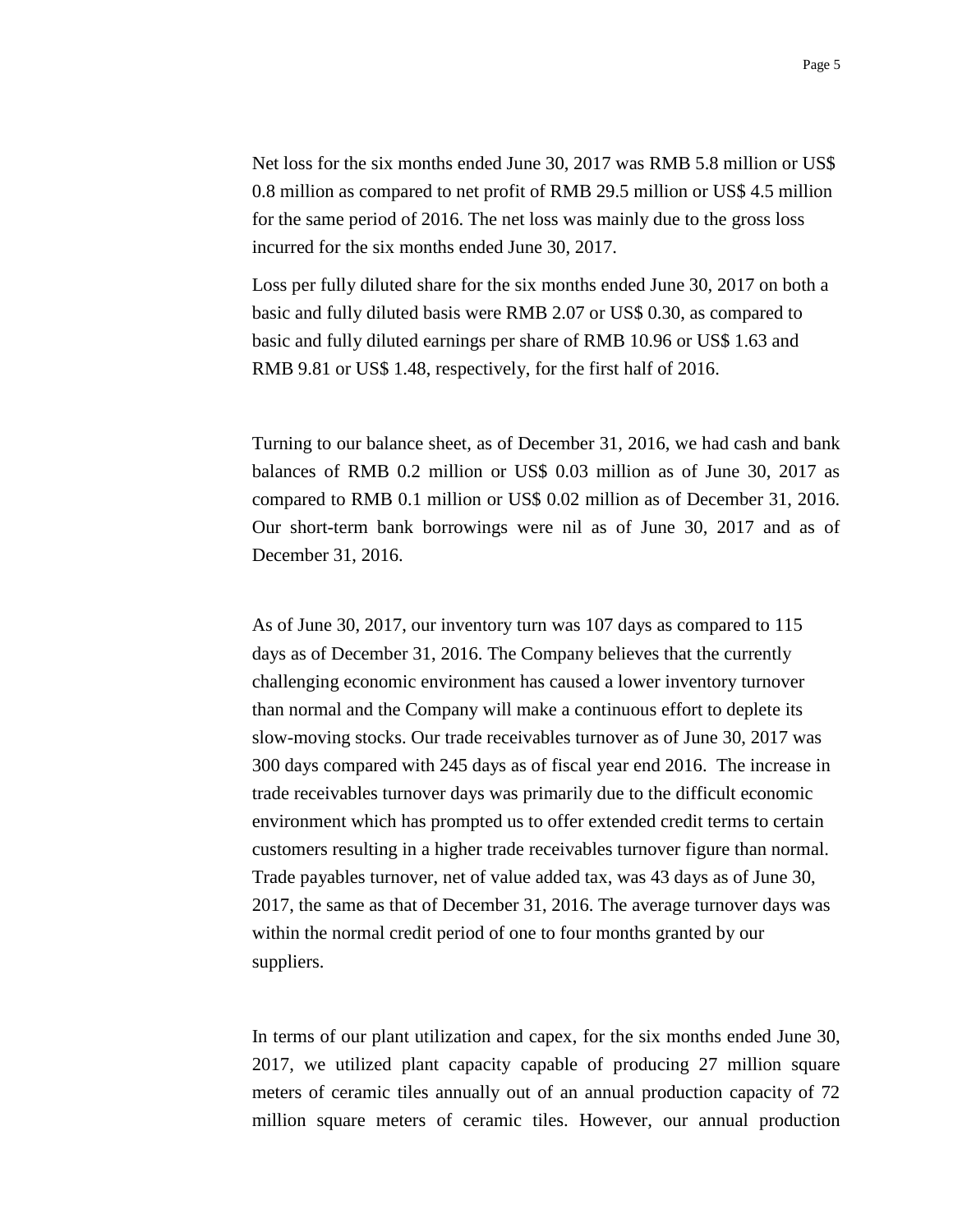capacity has been effectively reduced from 72 million square meters of ceramic tiles to 62 million square meters of ceramic tiles due to an eight-year contract to lease out one of our production lines from our Hengdali facility that we entered into in March 2016. The utilization of plant capacity for the first half of 2017 represents an increase in plant capacity utilization from the same period of 2016, when we utilized plant capacity capable of producing 20 million square meters of ceramic tiles annually.

Although business conditions are subject to change, looking ahead to 2017, we anticipate a low level of capital expenditures given the currently challenging market conditions.

Moving on to our business outlook, in the six months ended June 30, 2017, the average selling price of our ceramic tile products decreased 24.4% as compared to the same period of 2016. This was largely attributable to a 20% reduction in the prices of slow-moving inventory that we have maintained since instituting these price cuts in October 2016 to mitigate the effects of a slowdown in China's construction and real estate sectors. This price reduction has had a positive effect on our sales volume. For the six months ended June 30, 2017, the Company's sales volume was 14.0 million square meters of ceramic tiles, an increase of 30.7% as compared to sales volume of 10.7 million square meters of ceramic tiles for the same period of 2016. Although our average selling price has been relatively stable for the three years preceding the fourth quarter of 2016, our sales volume contracted significantly, falling 12.9% and 5.7% in fiscal years 2016 and 2015, respectively. We chose to discount our slow-moving inventory in the fourth quarter of 2016 as a means to increase our sales volume and to address the difficult real estate and construction conditions in China. We believe that our discounted product pricing of the last nine months will likely persist to counter a difficult business environment in our sector and that it will continue to our positively affect our sales volume.

We expect the currently challenging market conditions to continue for the second half of 2017 as demand could decline due to resale restrictions that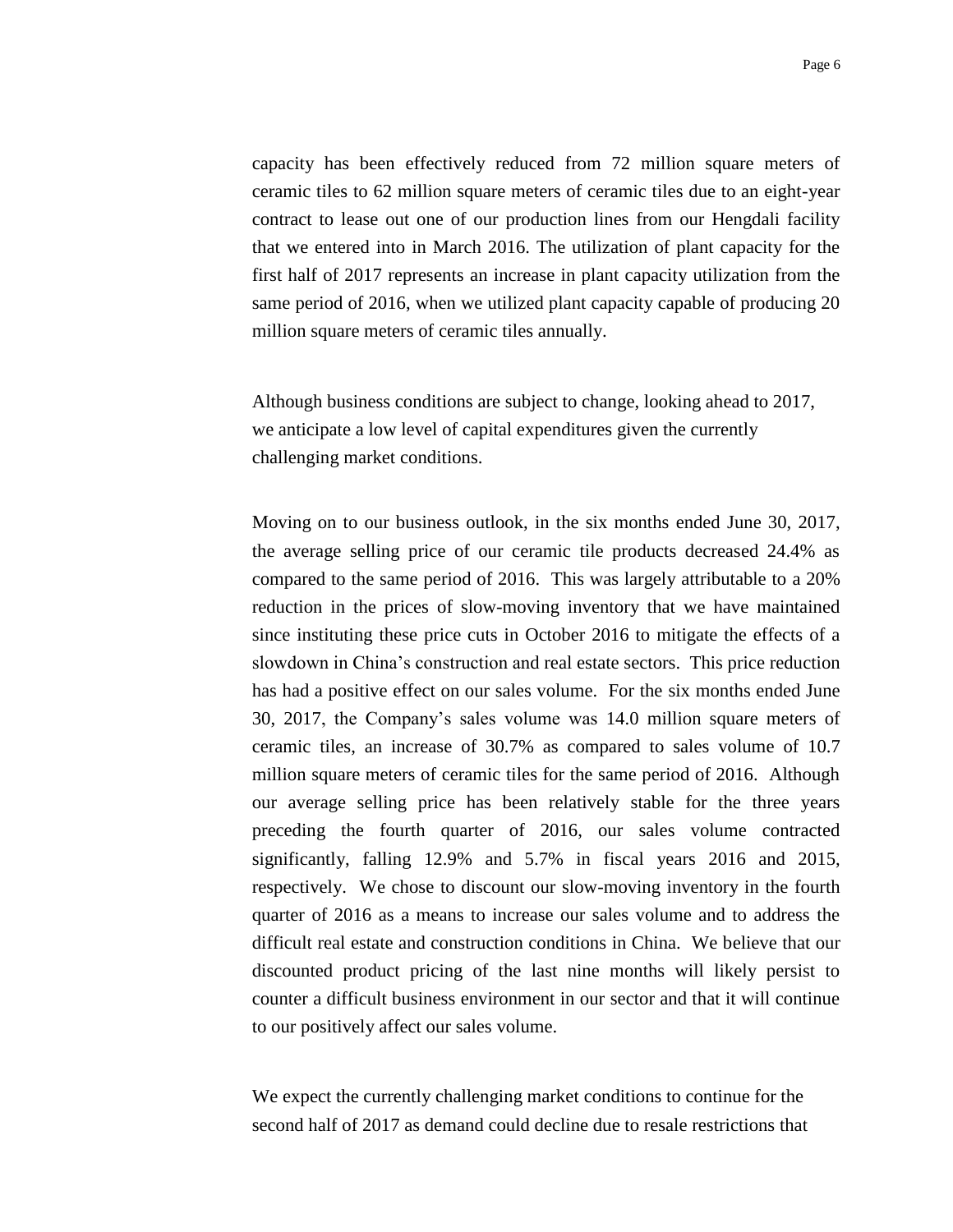have been announced in several cities in an effort by the Chinese government to curb speculative demand and escalating home prices. Further, mortgage lending appears to have tightened as many banks have increased their lending rates while some may have suspended housing approvals. Looking ahead, we estimate that the real estate overdevelopment in some cities may result in declining land supplies which, in turn, could result in a significant slowdown or a curtailing of property development, thus resulting in an eventual weakening of real estate and construction market activity.

We typically receive orders from customers two months in advance of production on a rolling basis. We enter into a dealership agreement with customers, and a sales or purchase contract each time a customer places an order. As of June 30, 2017, our backlog was approximately RMB 167.3 million or US\$ 24.7 million, which represents approximately the next two months of revenue. This compares to a backlog of approximately RMB 143.0 million or US\$ 21.5 million as of June 30, 2016, a year-over-year increase of 17%. Ordinarily, our backlog serves as a reasonable indicator of revenues that might be expected to be realized in the next period, though it is subject to change as a result of unforeseen business conditions and events including credit payment terms.

In our view, China's urbanization trend will continue into the foreseeable future and favor a sustainable building materials sector. We have refocused our efforts towards those cities where we see real estate development and are aggressively pursuing new business. We believe that opportunities continue to exist across a range of lower and higher tier cities as underlying fundamentals such as demographics and a strong cultural preference for real estate ownership will continue to drive demand. In addition, government mandates to convert to cleaner and more expensive fuel sources will result in fewer competitors. We believe that our excellent brand recognition, operating efficiencies, inventory management, and modern production facilities represent significant advantages as compared to our competitors. Further, our wide array of customizable high quality products continue to meet our customers' needs and we foresee substantial potential demand for our